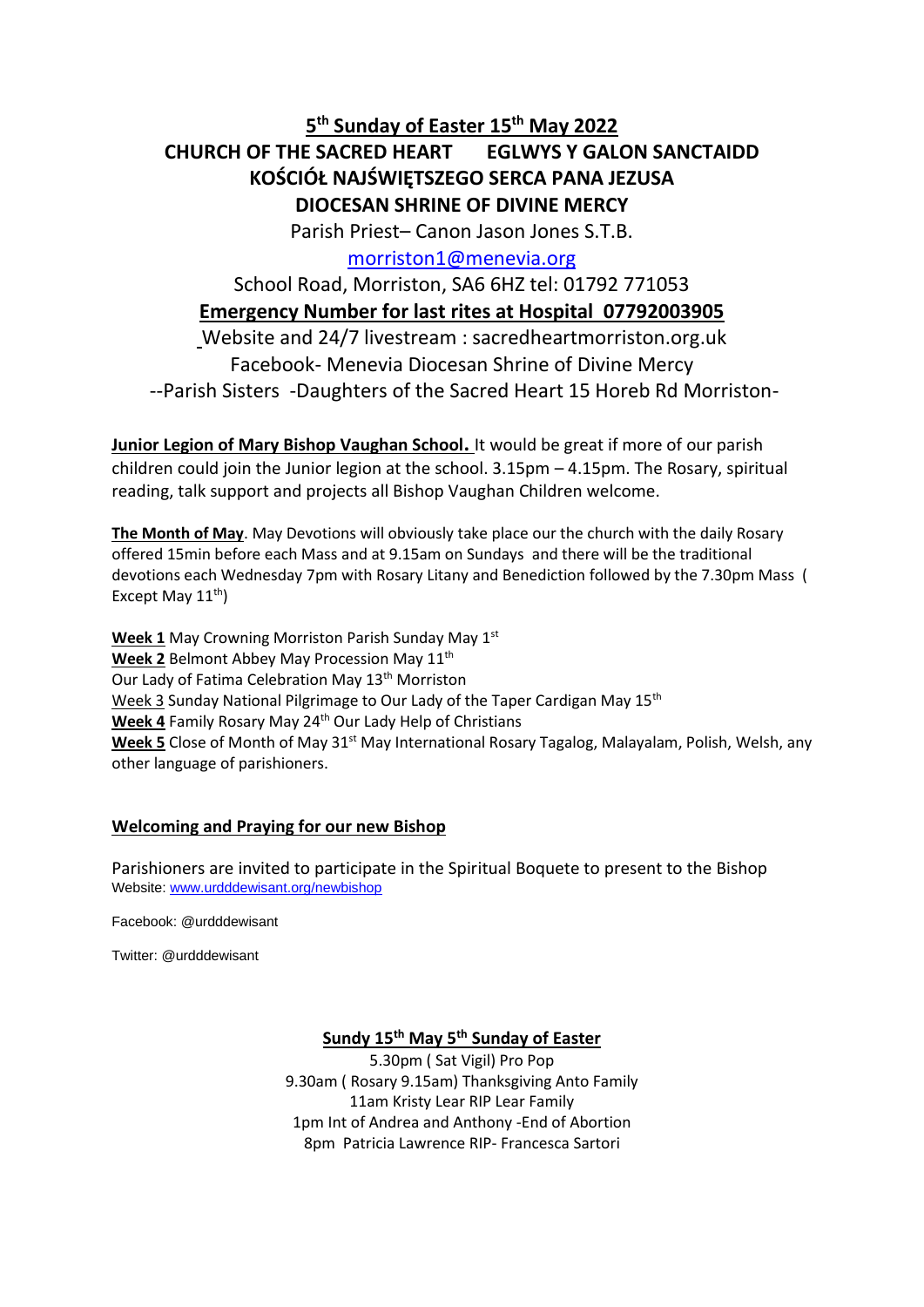## **Rosary 15 min before each Mass except Wed and 1st Friday + 3rd Friday (Rosary during devotions )**

## **Monday**

9.30 am Matthew Buendia GCSE exams 10.30am Chaplet at Hospital Chapel 2pm Knitting group 3.15pm Burial of Ashes Pat Simons RIP Lectio Divina

## **Tuesday**

9.30am E.M.John RIP – Chacko Followed by Novena to St Anthony 3.15pm Junior Legion of Mary -Bishop Vaughan School 6.30pm Legion of mary

## **Wednesday**

7pm May Devotions 7.30pm Int of Fr Jason

## **Thursday (Fr Jason Day Off )**

9.30am Int of Sr Margaret Fitzgerald ( Health) Coffee morning

## **Friday**

3pm Hour of Mercy 6.30pm Divine Mercy evening , Holy Hour, Mass and Study group 7.30pm Rob Matteo Birthday Blessings- Merryding 8pm Study group

### **Saturday**

9.30am 1<sup>st</sup> Communion class 10.15am The Rosary 10.30am Holy Mass Ken Cox 2 0f 4 Family 11am Confessions 4pm General Childrens Catechism

### **Sunday 22nd May**

5.30pm ( Sat Vigil) Pro Pop 9.30am ( Rosary 9.15am) Buendia Family 11am Pat Hacche RIP Francesca Sartori 7.45 pm Santo Nino Novena 8pm Erlinda Fernandez 2<sup>nd</sup> Anv Reuben Francesca Sartori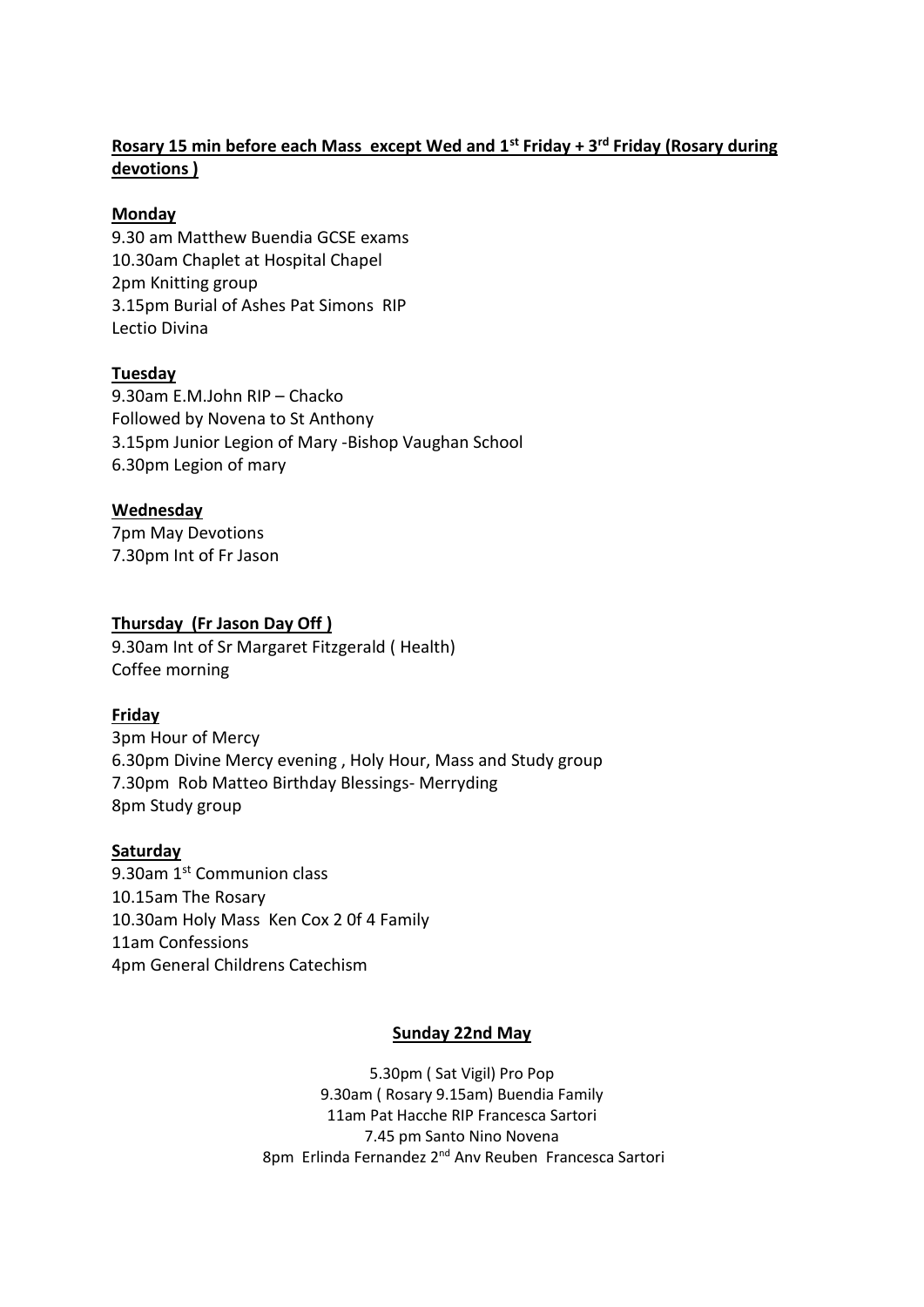#### **Refugee Appeal for Convent**

There have been two further donations £225 in Lieu of Flowers for Betty Gronert RIP £150 from the Thursday Coffee Morning

#### **St Thomas Celebration**

The annual celebration for St Thomas will take place on Sat July  $2<sup>nd</sup>$  5.30pm followed by procession of the Statue. This event is sponsored by the Kerelite Community

500 years of the faith in the Philippines. We are planning on a special celebration to mark the 500<sup>th</sup> Anniversary. Possible date- June 27<sup>th</sup> Mother of Perpetual Help

**Entrustment forms** Many thanks to those who have completed the 91 Chaplets of Divine Mercy as part of the preparations to mark the forthcoming 20 th anniversary.

Whilst in Poland last week, I was able to meet with the Basilica Rector who sends us the monthly material for prayer and reflection. About 30 of us will be at the Shrine at Lagiewniki in August for the anniversary celebrations and for the offering of family names who have been United with the preparatory prayers for the Entrustment.

**Poland**I will be in Poland 6-8 June to take over more items which have been kindly donated by people from across Wales who saw our parish efforts on the news. There has been a terrific outpouring of generosity to support the refugee situation from both the parish and the country with offers to pay for transport and wanting to offer much needed items.

**New parishioners**Many of you have commented how for the last few weeks the 9.30 am and 11am are standing room only. Please ensure if you are first in the bench that you go up towards the wall so as to allow others to sit in the bench.

Registration form can be found here

https://sacredheartmorriston.org.uk/wp-content/uploads/2021/07/Parish-Registration-Form-2021.pdf

**Standing orders** The easiest way to support your Parish is by setting up a standing order. Not only does this ensure a steady regular contribution to the parish but also assist Pauline and Paul from having to make regular visits to bank and handling cash Please consider taking out a standing order/ direct debit if you have not done so already. Forms are available in the porch or on parish website <https://sacredheartmorriston.org.uk/wp-content/uploads/2020/03/Standing-order-form.pdf>

if you are a UK Tax payer you may also like to Gift Aid your offering <https://sacredheartmorriston.org.uk/wp-content/uploads/2020/03/Gift-Aid-form.pdf>

### **Help Needed**

The hostel of mother Theresa is planning to reopen it doors to the homeless however help is needed at the men hostel. If there are any men available to stay for one night in a single room so as to be a secure presence for the Sisters then please contact the Sr Superior 01792 463107

### **Swansea Citadel Project Meeting** Thursday 7.30pm in parish centre

**Readers rota** Many thanks to those who kindly completed the Rota form , Kathryn Merry is compiling a new rota, if you would like read at one of the Sunday Masses, please inform Kathryn or Fr Jason to be included.